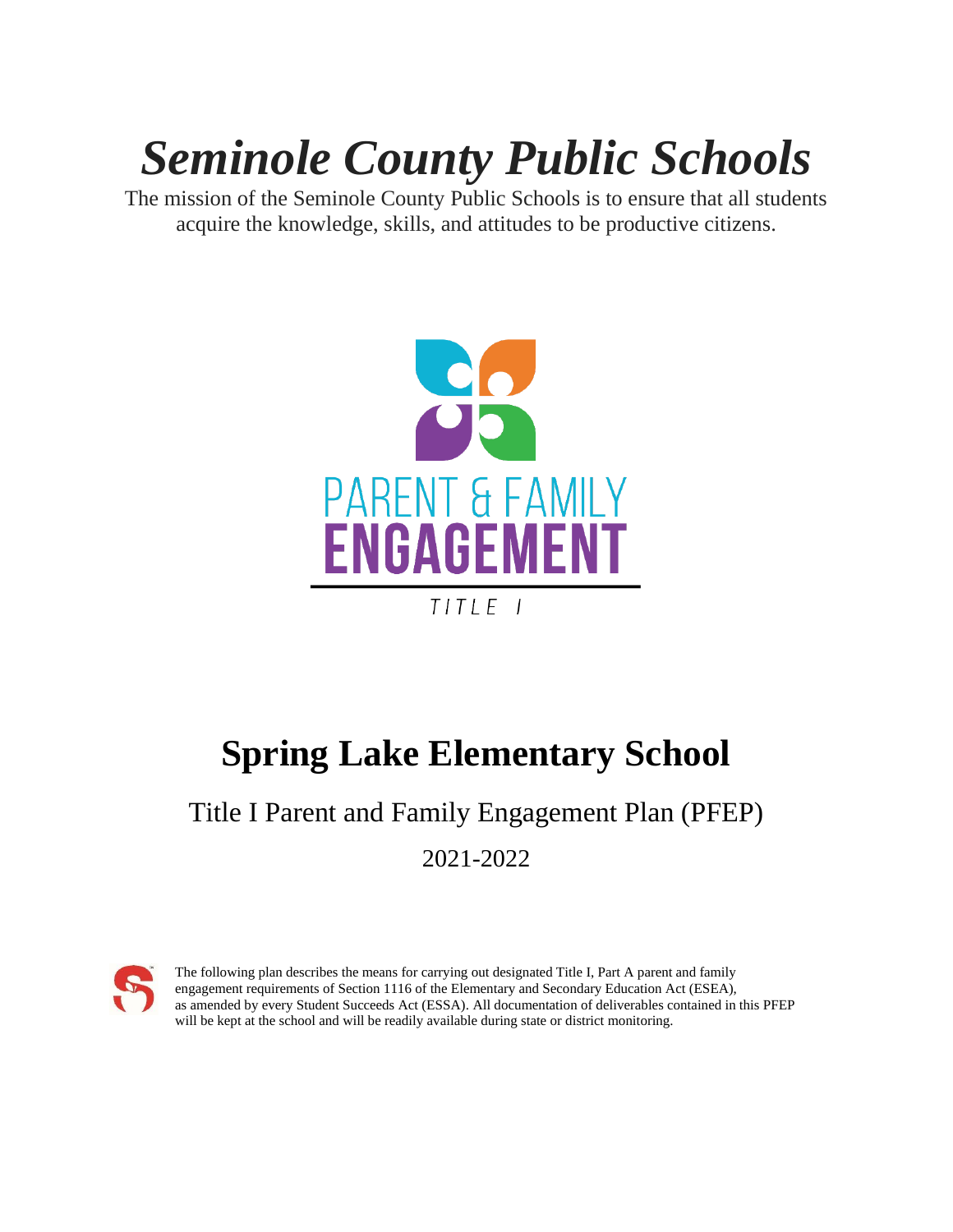I, **Kammi Berry** (print name of Principal or Designee), do hereby certify that all facts, figures, and representations made in this application are true, correct, and consistent with the statement of assurances for these waivers. Furthermore, all applicable statues, regulations, and procedures; administrative and programmatic requirements; and procedures for fiscal control and maintenance of records will be implemented to ensure proper accountability for the expenditure of funds on this project. All records necessary to substantiate these requirements will be available for review by appropriate state and federal staff. I further certify that all expenditures will be obligated on or after the effective date and prior to the termination date of the project. Disbursements will be reported only as appropriate to this project, and will not be used for matching funds on this or any special projects, where prohibited.

#### **I. Assurances**

The school will:

- Be governed by the statutory definition of parent and family engagement, and will carry out programs, activities, and procedures in accordance with the definition outlined in Section 1116.ESSA;
- Involve the parents and families of children served in Title I, Part A in decisions about how Title I, Part A funds reserved for parent and family engagement are spent;
- Jointly develop/revise the school Parent and Family Engagement Plan with parents and families, distribute it to parents and families of participating children in an understandable and uniform format and, to the extent practicable, in a language the parents/families can understand, and make the Parent and Family Engagement Plan available to the local community;
- Involve parents and families, in an organized, ongoing, and timely way, in the planning, review, and improvement of programs under this part, including the planning, review, and improvement of the school Parent and Family Engagement Plan and the joint development of the schoolwide program plan/School Improvement Plan;
- Use the findings of the Parent and Family Engagement Plan review to design strategies for more effective parent and family engagement, and to revise, if necessary, the school's Parent and Family Engagement Plan;
- Provide to each parent an individual student report about the performance of their child on the state assessment in at least mathematics, language arts, and reading;
- Provide each parent timely notice when their child has been assigned or has been taught for (4) or more consecutive weeks by a teacher who is not certified or licensed;
- Provide each parent with timely notice of information regarding their right to request information on the professional qualifications of the student's classroom teachers and paraprofessionals.

\_\_*Kammi Berry\_\_\_\_\_\_\_\_\_\_\_\_\_\_\_\_\_\_\_\_\_\_\_\_\_\_\_\_\_\_\_\_\_\_\_\_\_\_\_* \_\_\_\_**9/14/2021**\_\_\_\_\_\_\_\_\_\_\_\_\_\_\_\_\_\_\_\_\_\_\_\_\_ **Signature of Principal or Designee Server All Server Signature Date Signed**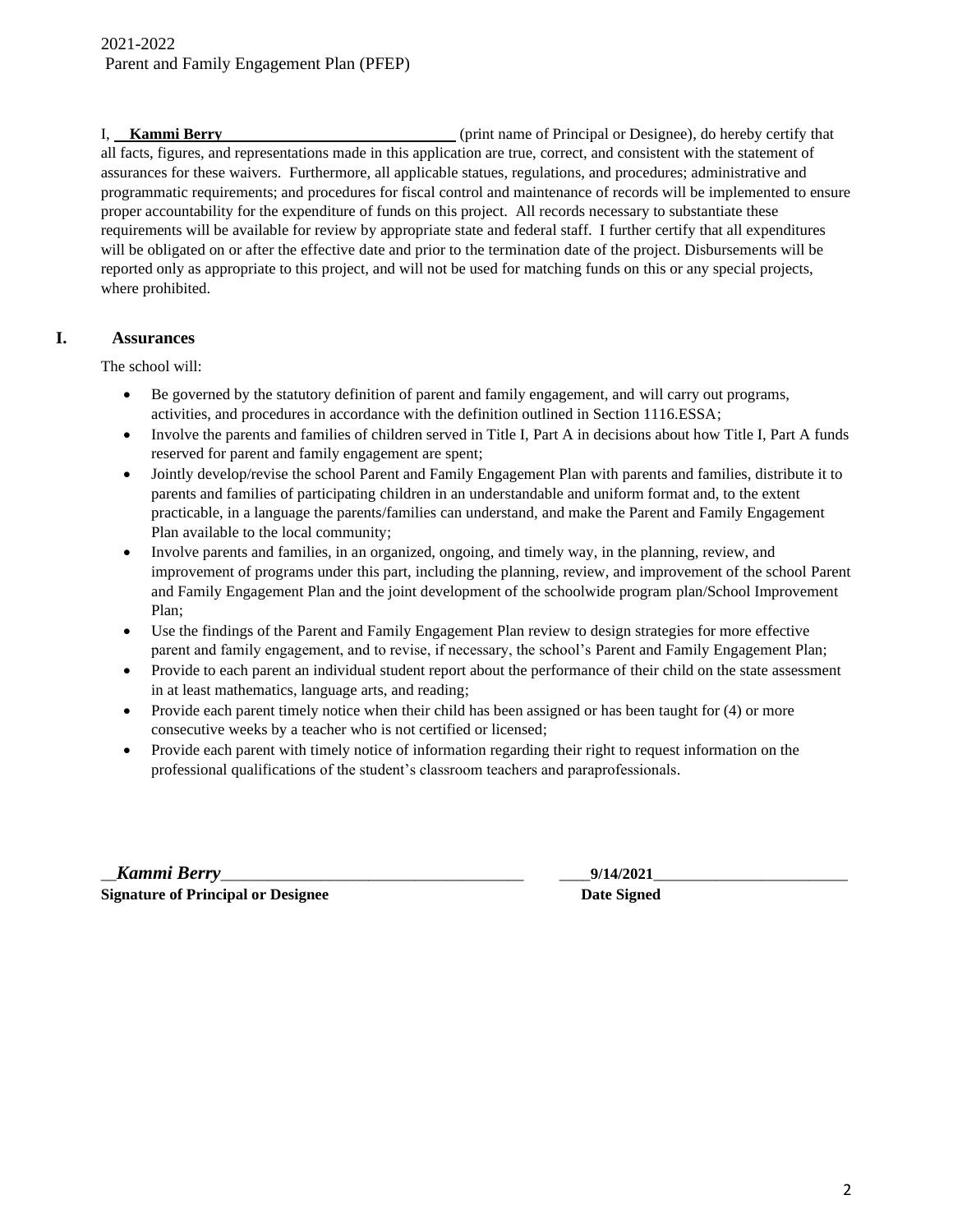#### **II. Parent and Family Engagement**

Briefly describe how the school will involve parents and families in an organized, ongoing, and timely manner in the planning, review, and improvement of Title I programs, including:

1. How will the school involve parents and families in the decisions regarding how funds for parent and family engagement will be used? Include *at least* one strategy that allows for two-way communication between families and school staff.

Parents and families are involved through participation in the following groups responsible for the planning, review, and improvement of Title I programs: SAC (School Advisory Committee), FACTS (Family Action Collaboration Team of Seminole-district level), and PTA (Parent Teacher Association). All parents receive an application sent home via their child to apply be a part of Spring Lake's SAC and PTA. Parents must fill out the application and return to their child's teacher. Part of the application process requires parents to state their interest in becoming part of SAC or PTA. SAC members are selected through parent vote. All parents/guardians of Spring Lake students have various opportunities for input in Title I activities. During all Spring Lake Parent & Family Engagement events (Grade level events, Curriculum Night, PTA sponsored events, et cetera) parents receive a Family Event Feedback Form in English and/or Spanish to give input on ways to improve these nights as well as comment on what they liked about the event. Parents will be involved in the development of

Title I required plans during SAC meetings as well as during FACTS meetings. SAC members are presented with a draft and provide input on the Parent and Family Engagement Plan, which includes related Title 1 expenditures, at the end of the current school year in preparation for the coming year.

2. How will the school jointly develop, review, and revise the school Parent and Family Plan *with* parents and families? Include *at least* one strategy that allows for two-way communication between families and school staff.

Parents and families were encouraged via the Manatee Minutes (school newsletter) to provide input for the development of the Parent and Family Engagement Plan and other school documents for the 2020-2021 school year. Input and comments were to be submitted to the Title I Liaison. Additionally, parents and families were encouraged to complete Spring Lake's Title I Family Feedback Survey.

The School Advisory Council (SAC) provides input on the Parent and Family Engagement Plan during the school year. The plan for the current year is reviewed at the beginning of the year and the draft plan for the coming year is presented at the end of the school year. SAC members are welcomed to provide feedback on family engagement events throughout the school year. The Parent and Family Engagement Plan is reviewed with the school community at the Annual Title I Parent Meeting.

3. A. Describe how and when the school provides copies of the Parent and Family Engagement Plan to parents and families of participating children in an understandable and uniform format, and to the extent practicable, in a language the parents can understand.

The Parent and Family Engagement Plan is located in the Title I Binder in Spring Lake's front office and on our school's website (www.springlake.scps.k12.fl.us). Parents and families can also request a copy from the front office. The Parent and Family Engagement Plan is currently available in English and Spanish. The Parent and Family Engagement Plan can be translated in other languages upon request.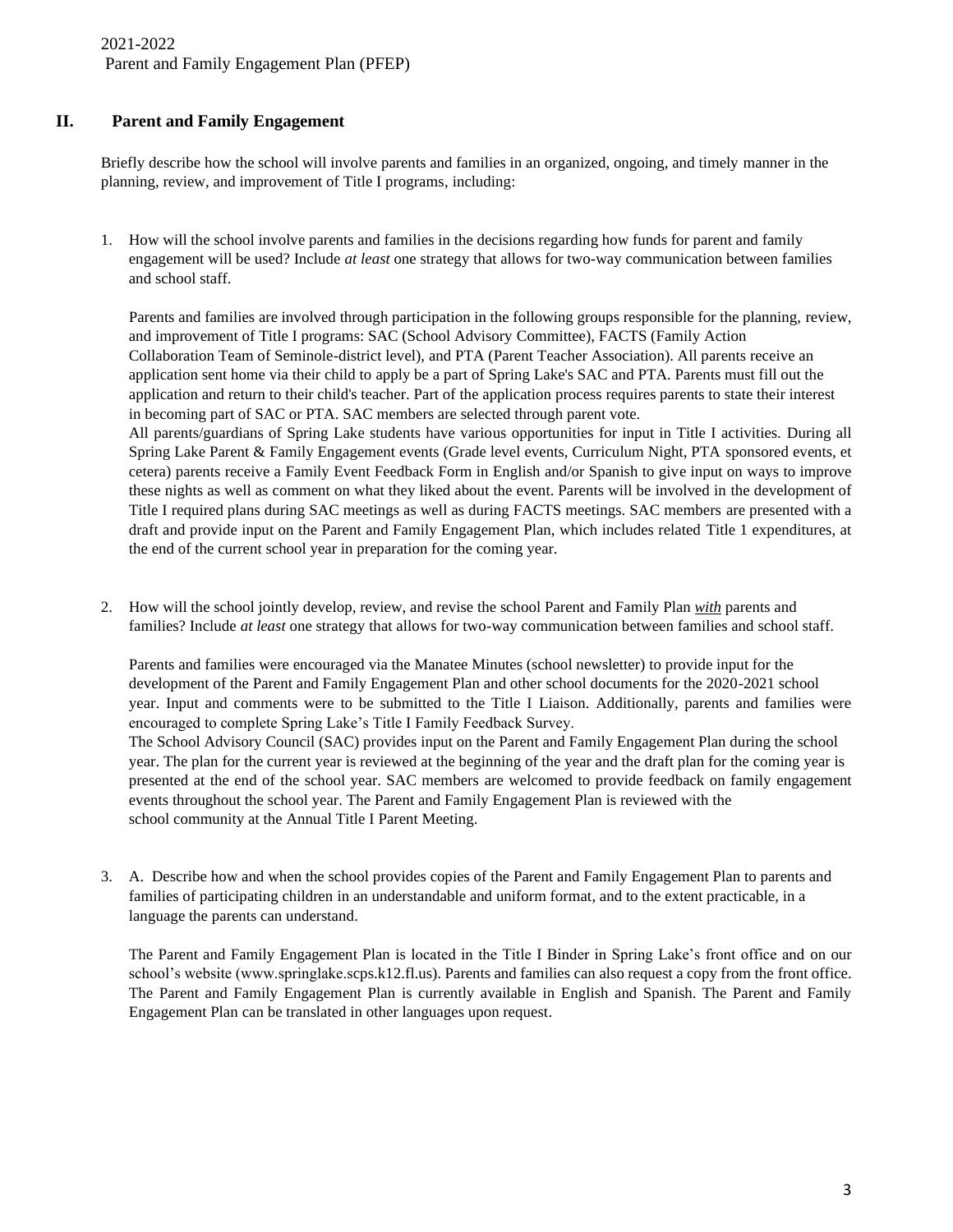B. Describe how the school provides and makes the Parent and Family Engagement Plan available to the local community:

The Parent and Family Engagement Plan available to the local community through the Title I Binder in Spring Lake's front office and on our school's website [\(www.springlake.scps.k12.fl.us\)](http://www.springlake.scps.k12.fl.us/). Copies can be requested from the front office. The Parent and Family Engagement Plan is also presented to the SAC.

4. How the school will use the findings of the Parent and Family Engagement Plan review to design strategies for more effective parent and family engagement, and to revise, if necessary, the school's Parent and Family Engagement Plan:

The input of parents and families on the Parent and Family Engagement Plan is welcomed and used in development of the plan to achieve more effective parent and family engagement and drive revisions to the plan. Feedback is consistently collected on the programs and events included in the Parent and Family Engagement Plan through our Family Engagement Events Feedback Surveys.

5. How the school will provide each parent an individual student report about the performance of their child on the state assessment in at least mathematics, language arts, and reading:

When student FSA scores have been released by the Department of Education, the state sends schools an individual student report for each child that outlines their performance in Mathematics, ELA (language arts and reading), and Science, if applicable. The school communicates with families via communication systems such as texts, emails, and callouts, to notify parents once these reports have arrived so they may pick up their child's detailed score report. Additionally, parents receive general information about their child's score in the Skyward Family Access system.

6. How the school will provide each parent timely notice when their child has been assigned or taught for (4) or more consecutive weeks by a teacher who is not State certified or licensed:

Notification letters are sent home to families of children who have been assigned or have been taught for four or more consecutive weeks by a teacher who is not certified or licensed, as applicable.

7. How the school will provide each parent timely notice information regarding their right to request information on the professional qualifications of the student's classroom teachers and paraprofessionals:

In SCPS, families from all Title I schools are given timely notification, at the beginning of the school year, of their right to request information on the professional qualifications of their student's classroom teachers and paraprofessionals. This information is provided annually, through various means, including our school district handbook and website, our Title I Corner on the school's website and our Title I Parent and Family Informational Binder in the school's front office. At our campus, pertinent responses are provided to all parental information requests.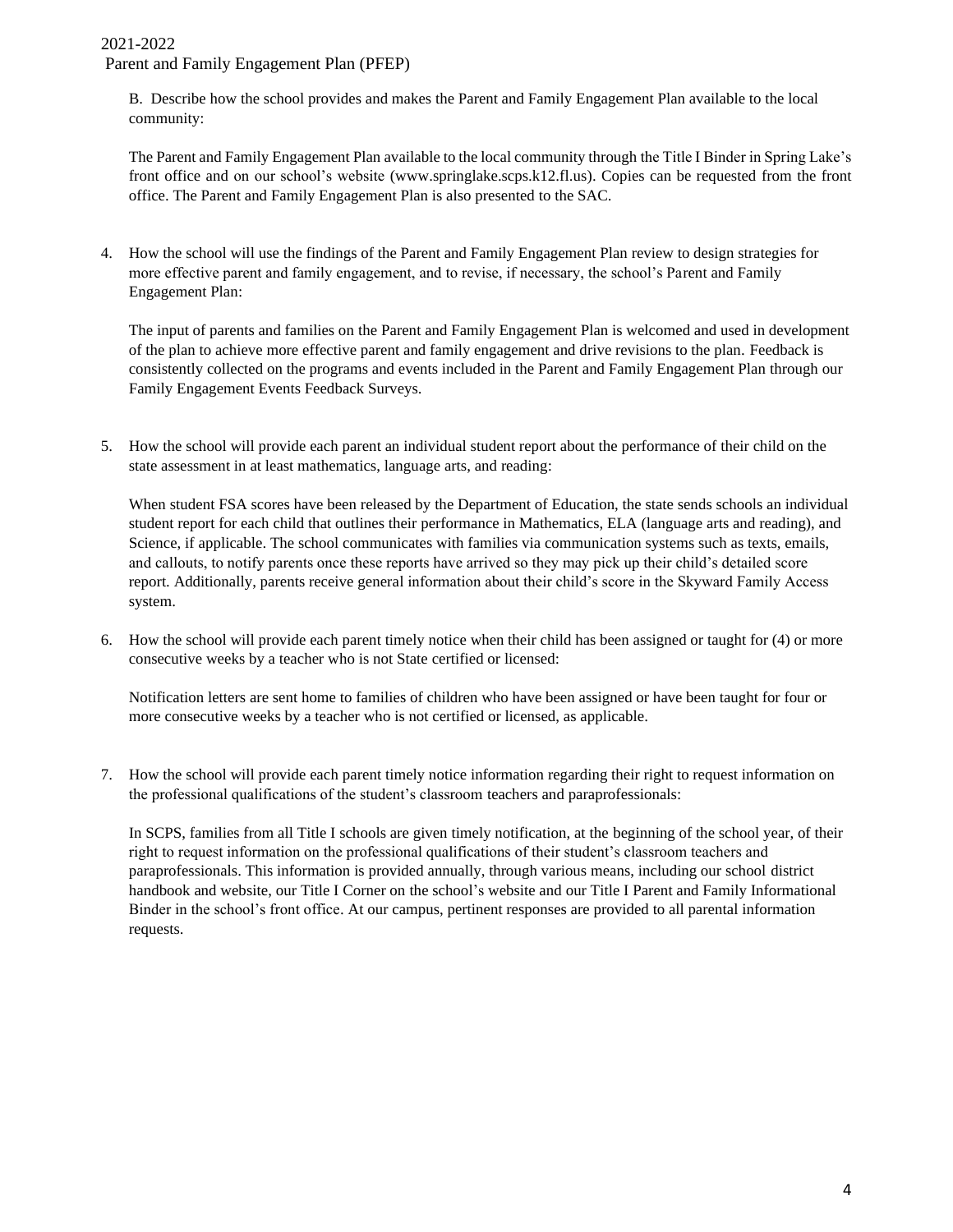### **III. Coordination and Integration**

8. Describe how the school coordinates and integrates parent and family engagement programs and activities with other federal, state, and local programs (i.e. Title I, Title III).

| <b>Program/Activity</b>                | Coordination                                                                                  |
|----------------------------------------|-----------------------------------------------------------------------------------------------|
| Kindergarten Round Up                  | Parents from throughout the community will be invited to participate                          |
|                                        | in Kindergarten Round Up before their child begins KG the                                     |
| Title III (ESOL), Title IX             | following school year. Parents will be informed of the availability of                        |
| (FIN), IDEA(ESE) and VPK               | summer VPK in the county. Parents will also be informed on the                                |
|                                        | Kindergarten curriculum as well as important skills for students to                           |
|                                        | have before entering Kindergarten. Parents of incoming students will                          |
|                                        | be provided with materials that can be used to prepare their children                         |
|                                        | to transition into Kindergarten.                                                              |
| Parent/Title I Student Academic Events | Spring Lake will host Curriculum Night, which will inform parents                             |
|                                        | of what to expect from the grade level curriculum and how to assist                           |
| Title III (ESOL), Title IX             | their child at home. Title I Family Engagement Events will focus on                           |
| (FIN), IDEA(ESE) and VPK               | strategies and activities that parents can use to support student                             |
|                                        | learning in ELA, Math and Science. Two book fairs will also be held                           |
|                                        | throughout the year to put affordable books in the hands of our                               |
|                                        | students. All events are advertised with event flyers that are sent                           |
|                                        | home with students, announcements in the Spring Lake newsletters                              |
|                                        | and on the website and posted on the Title I information board in the                         |
|                                        | front office.                                                                                 |
| VPK, ESE PreK/PreK                     | Spring Lake offers both a half day and full day program to our                                |
|                                        | community. Kindergarten teachers provide a list of skills PreK                                |
| Title III (ESOL), Title IX             | students should have mastered before they enter Kindergarten, and                             |
| (FIN), IDEA(ESE) and VPK               | the list of skills will be sent home to PreK parents. PreK parents are                        |
|                                        | invited to Kindergarten Round up and all PreK families are invited                            |
|                                        | to all Title I event parent nights at our school as well as district level                    |
|                                        | Title I events.                                                                               |
| <b>IDEA</b>                            | Supplemental instruction and support is provided by school and                                |
|                                        | outlined in the IEP.                                                                          |
| Title II                               | The district provides ongoing professional development in the core                            |
|                                        | subject areas and teaching strategies to ensure quality instruction and                       |
|                                        | student success.                                                                              |
| Title III                              | The district ESOL coordinator and staff provide ongoing support and                           |
|                                        | professional development for teachers to ensure instructional best<br>practices are utilized. |
| Title X- Homeless                      |                                                                                               |
|                                        | The staff of Spring Lake works closely with the Families in Need                              |
|                                        | Program supports students and families keeping them in their home                             |
|                                        | school and removes barriers that might contribute to exclusion or                             |
|                                        | enrollment delay.                                                                             |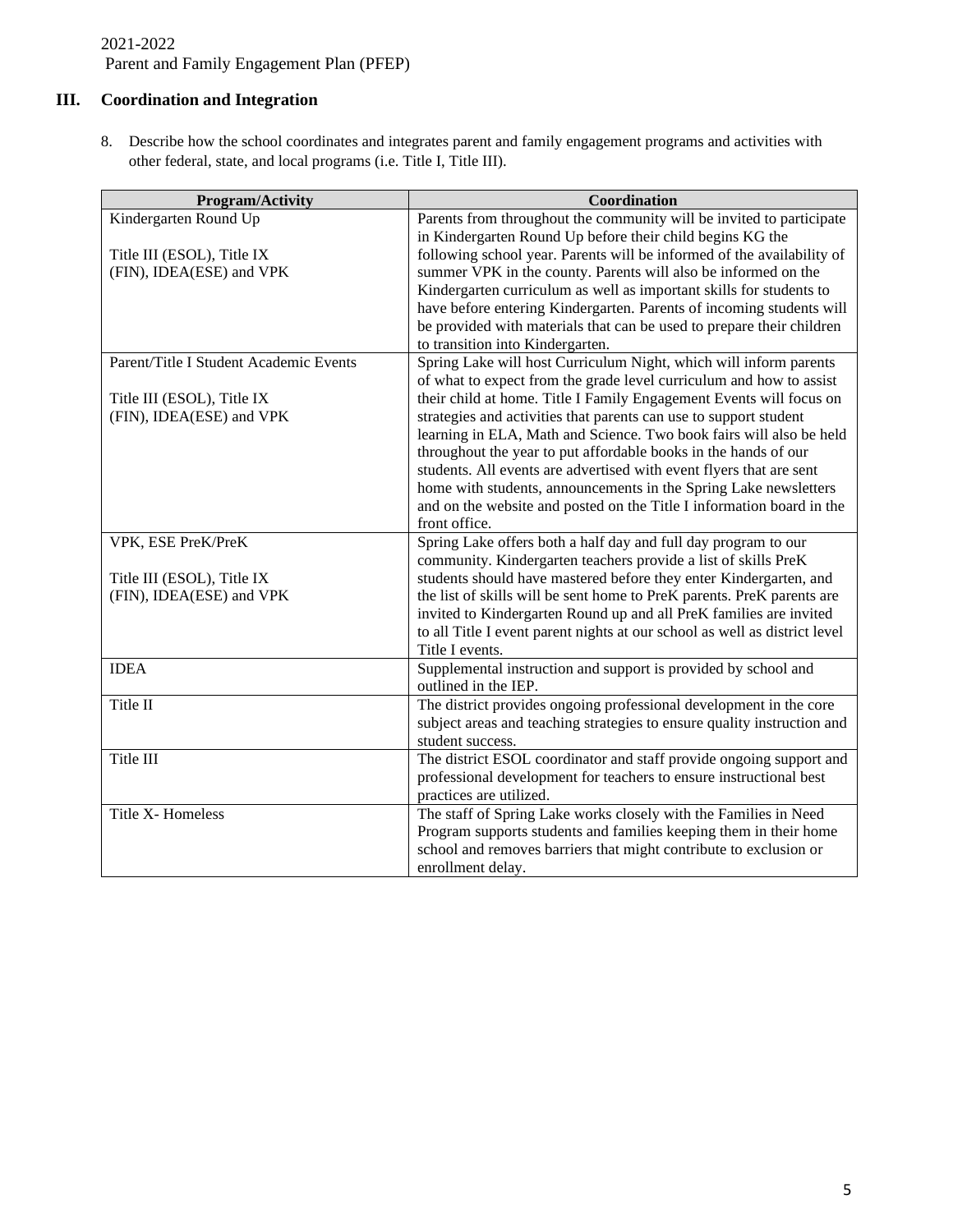#### **IV. Annual Parent/Family Meeting**

9. Describe the specific steps the school will take to conduct at least two Title I meetings designed to inform parents and families of participating children about the school's Title I program, their rights under Title I, student academic progress, and parent and family engagement opportunities.

|                | <b>Activity/Tasks</b>                                        | <b>Person Responsible</b> | <b>Timeline</b>     |
|----------------|--------------------------------------------------------------|---------------------------|---------------------|
|                | Develop agenda, sign in sheets, handouts and/or presentation | School Administration     | August              |
|                | materials for Annual Title I Meetings                        | Manager, Title I Liaison  |                     |
|                |                                                              |                           |                     |
|                | Develop, advertise/publicize and disseminate invitations for | School Administration     | September & January |
| 2              | <b>Annual Title I Meetings</b>                               | Manager, Title I Liaison  |                     |
|                |                                                              |                           |                     |
|                | Conduct Title I Meetings at flexible times and days          | School Administration     | September & January |
|                |                                                              | Manager, Title I Liaison  |                     |
| $\overline{4}$ | Maintain documentation                                       | School Administration     | All year            |
|                |                                                              | Manager, Title I Liaison  |                     |
|                | Develop a brochure stating what Title I provides for         | Title I Liaison           | September           |
|                | families and the rights of parents                           |                           |                     |

#### **V. Flexible Parent/Family Meetings**

10. Describe how the school will offer a flexible number of meetings, such as meetings in the morning or evening. In addition, provide with Title I Funds, transportation, childcare, or home visits, as such services relate to parent and family engagement. \*You may utilize district Title I staff as a resource for support.

An annual Title I meeting for parents is offered during the first quarter of the year. The annual Title I meeting will be hosted before our curriculum night (all grade levels have curriculum night the same night). All parents will receive a copy of Spring Lake's Title I brochure so even if they are unable to attend, they will have access to the information. The brochure also includes the phone number of the Title I Liaison for questions in English, and the secretary's phone number for questions in Spanish. Parents may schedule Parent/Teacher conferences during the school day (during teacher planning time) and the school offers evening events to accommodate parents who work during the day. Spring Lake hosts multiple events at different times throughout the school year to be able to reach the maximum number of parents possible. Morning events are from 7-7:50 am and evening events are from 6- 7:30pm. Our Curriculum Night runs from 5:30-7:30 with each classroom teacher doing four, 30-minute presentations so parents can come at the most convenient time for them. If families are in need of assistance or services related to attendance at such events (such as transportation, childcare, or home visits), they may contact the School Counselor or School Social Worker. Title I Funds will be used as needed.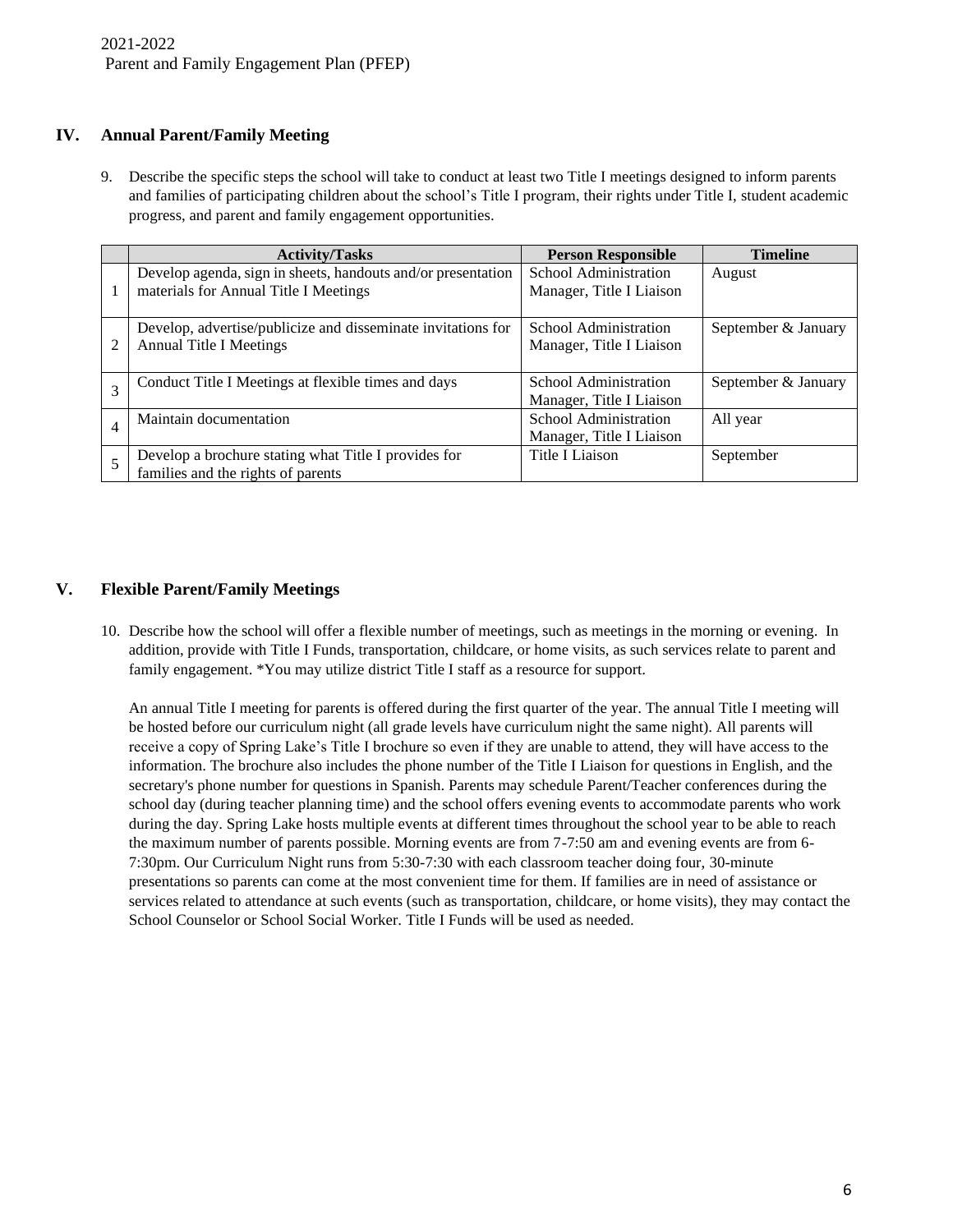#### **VI. Building Capacity**

11. Describe how the school will implement activities that build the capacity for meaningful parent and family engagement. Describe how the school will implement activities that build the capacity of parents and families to improve their students' academic achievement. Describe the actions the school will take to provide materials and training to help parents/families work with their child(ren). Include information on how the school will provide other reasonable support for parent and family engagement activities as parents and families may request. \* You may utilize district Title I staff as a resource for support.

|   | <b>Content &amp; Type</b><br>of Activity     | <b>Person</b><br><b>Responsible</b>        | <b>Anticipated Impact</b><br>on Student<br><b>Achievement</b>                                                                                                                                                                                                                                                                                                           | <b>Timeline</b>   | <b>How Will You</b><br><b>Demonstrate</b><br><b>Effectiveness of</b><br>Strategy/Activity?                                         | <b>SIP</b><br>Goal<br>$(1, 2 \text{ or } 3)$ |
|---|----------------------------------------------|--------------------------------------------|-------------------------------------------------------------------------------------------------------------------------------------------------------------------------------------------------------------------------------------------------------------------------------------------------------------------------------------------------------------------------|-------------------|------------------------------------------------------------------------------------------------------------------------------------|----------------------------------------------|
| 1 | The Reading and<br><b>Writing Connection</b> | Classroom<br>teachers/grade<br>level teams | The primary<br>objective of this<br>activity is to engage<br>families in activities<br>that engage and<br>empower families to<br>support their<br>children's academic<br>achievement.<br>Families will engage<br>in interactive<br>activities with<br>practices and<br>strategies that<br>maximize reading<br>and writing success.                                      | September<br>2021 | Parent sign-in sheets,<br>parent evaluation forms<br>and improvement in<br>iReady scores of<br>attending families.                 | 3                                            |
| 2 | <b>Math Mornings</b>                         | Classroom<br>teachers/grade<br>level teams | The primary<br>objective of this<br>activity is to engage<br>families in activities<br>that reinforce skills<br>learned in the<br>classroom. Parents<br>will work one-on one<br>with their child<br>exploring hands-on,<br>standards aligned<br>activities. They will<br>gain skills and<br>strategies that can be<br>used to help their<br>child with math at<br>home. | November<br>2021  | Parent sign-in sheets,<br>parent evaluation forms<br>and improvement in<br>iReady scores of<br>attending families.                 | 3                                            |
| 3 | <b>STEAM Expo</b>                            | Classroom<br>teachers/grade<br>level teams | The primary<br>objective of this<br>activity to<br>supplement and<br>enhance the science<br>curriculum by giving<br>families the<br>opportunity to                                                                                                                                                                                                                      | January<br>2022   | Parent sign-in sheets,<br>parent evaluation forms<br>and improvement in<br>iReady/FCAT Science<br>scores of attending<br>families. | 3                                            |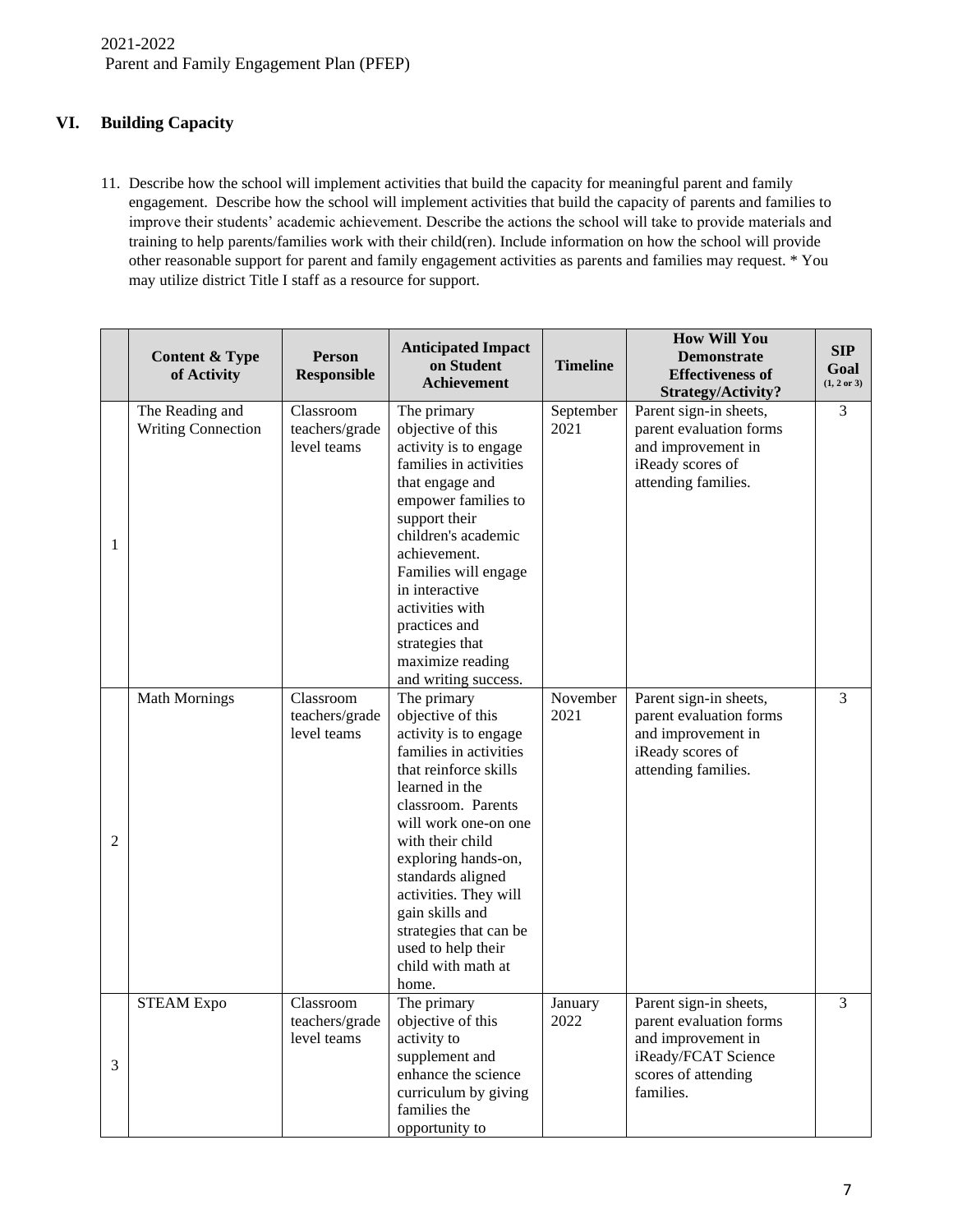|   |                                                              |                                            | experience hands-on<br>fun that is innovative<br>and in line with<br>Florida State<br>Standards.                                                                                                                                                                                                                                      |               |                                                                                                                    |   |
|---|--------------------------------------------------------------|--------------------------------------------|---------------------------------------------------------------------------------------------------------------------------------------------------------------------------------------------------------------------------------------------------------------------------------------------------------------------------------------|---------------|--------------------------------------------------------------------------------------------------------------------|---|
| 4 | FSA Info/Reading<br>Under the Stars/<br>Spotlight on Reading | Classroom<br>teachers/grade<br>level teams | The primary<br>objective of this<br>activity is to<br>engage families in<br>activities that engage<br>and empower<br>families<br>to support their<br>children's academic<br>achievement.<br>Families will engage<br>in interactive<br>activities with<br>practices and<br>strategies that<br>maximize reading<br>and writing success. | March<br>2022 | Parent sign-in sheets,<br>parent evaluation forms<br>and improvement in<br>iReady scores of<br>attending families. | 3 |

Parent and Families are encouraged communicate interest/needs that can be supported by family engagement activities through our Family Engagement Feedback Form given to the families after Family Engagement events. Additionally. parents and families may contact the Title I Liaison with requests.

#### **VII. Staff Development**

12. Describe the professional development activities the school will provide to educate teachers, specialized instructional support personnel, principals, and other staff in how to reach out to, communicate with, and work with parents and families as equal partners, in the value and utility of contributions of parents and families, how to implement and coordinate parent/family programs, and in building ties between parents/families and the school. \* You may utilize district Title I staff as a resource for support.

|   | Content &<br><b>Type of</b><br><b>Activity</b>                | <b>Person</b><br><b>Responsible</b>     | Anticipated<br><b>Impact on</b><br><b>Student</b><br><b>Achievement</b>                                                                                                                                      | <b>Timeline</b>                                        | <b>How Will You</b><br><b>Demonstrate</b><br><b>Effectiveness of</b><br>Strategy/Activity? | <b>Are TIPA funds</b><br>being used to support<br>this PD? |
|---|---------------------------------------------------------------|-----------------------------------------|--------------------------------------------------------------------------------------------------------------------------------------------------------------------------------------------------------------|--------------------------------------------------------|--------------------------------------------------------------------------------------------|------------------------------------------------------------|
|   | <b>SCPS Bully</b><br>Prevention<br>Procedures &<br><b>PBS</b> | Administration<br>Manager &<br>Guidance | Improve the ability<br>of the staff to<br>identify, provide<br>support, create a<br>safe and learning<br>conducive<br>classroom as well<br><b>as</b><br>intervene and refer<br>bullying to<br>administration | September,<br>October<br>and<br>Throughout<br>the Year | Grades on eCampus<br>Bullying Course,<br>Professional<br>Development<br>Learning Logs      | N <sub>o</sub>                                             |
| 2 | <b>LSI</b> Trainings                                          | Administration<br>and Coaches           | Improve the level<br>of<br>instructional rigor<br>in<br>all classrooms                                                                                                                                       | Throughout<br>the Year                                 | Professional<br>Development<br>Learning Logs,<br>Feedback in                               | Yes                                                        |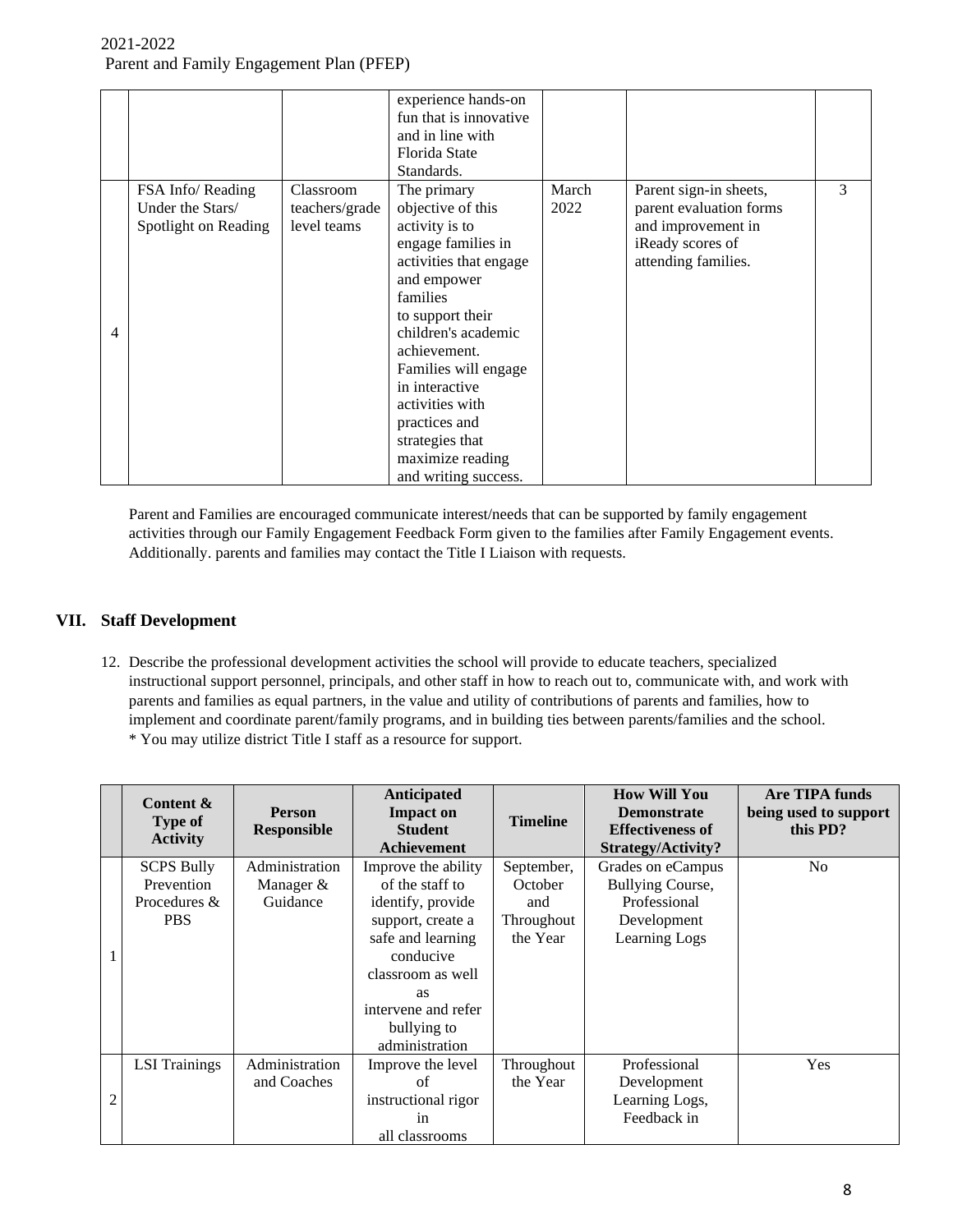|   |                                                                      |                                                      | through feedback<br>and practice                                                                                                |                        | Growth Tracker or<br>iObservation, Rigor<br><b>Walk Data</b>                     |                |
|---|----------------------------------------------------------------------|------------------------------------------------------|---------------------------------------------------------------------------------------------------------------------------------|------------------------|----------------------------------------------------------------------------------|----------------|
| 3 | Teaching<br>Strategies<br>& Data<br>Reviews                          | Administration<br>and Coaches                        | Improve the ability<br>of the staff to<br>implement high<br>yield teaching<br>strategies                                        | Throughout<br>the Year | Professional<br>Development<br>Learning Logs,<br>PLCs, iReady<br>Diagnostic Data | N <sub>o</sub> |
| 4 | Differentiated<br>Technology                                         | Administration,<br>Coaches and<br>Teacher<br>Leaders | Improve the staff's<br>ability to<br>implement<br>blended and<br>distance learning<br>resources.                                | Throughout<br>the Year | Professional<br>Development<br>Learning Logs                                     | N <sub>o</sub> |
| 5 | 5 Essentials:<br>Collaborative<br>Teachers &<br>Involved<br>Families | Administration<br>and Coaches                        | Improve the<br>building of<br>community and<br>Supportive<br>relationships<br>teacher-to-teacher<br>and teacher-to-<br>family   | Throughout<br>the Year | Professional<br>Development<br>Learning Logs, PLCs                               | N <sub>o</sub> |
| 6 | <b>School Safety</b>                                                 | Administration,<br>Coaches and<br>Teacher<br>Leaders | Improve the ability<br>of the staff to<br>identify issues,<br>provide support,<br>and create a safe<br>learning<br>environment. | Throughout<br>the Year | Professional<br>Development,<br>Learning Logs                                    | N <sub>o</sub> |
| 7 | Social<br>Emotional<br>Learning                                      | Administration<br>and Guidance                       | Improve the ability<br>of the staff to<br>identify issues<br>early and teach<br>students in<br>socialization.                   | Throughout<br>the Year | Professional<br>Development,<br>Learning Logs                                    | N <sub>o</sub> |

#### **VIII. Other Activities**

13. Describe any other activities the school will implement to encourage and support parents and families to more fully participate in the education of their children.

Spring Lake provides resources to families through our monthly newsletter, Title I page on our school's website and Title I Bulletin Board. Families have access to links to academic resources such as iReady, CPALMS, Think Central, BrainPOP, Reading Street, and TumbleBooks in the Student Portal. Spring Lake also has a Title I Bulletin Board in our Front Office where families can view flyers of family engagement workshops offered by SCPS, Title I Family Engagement Activities and Title I Information.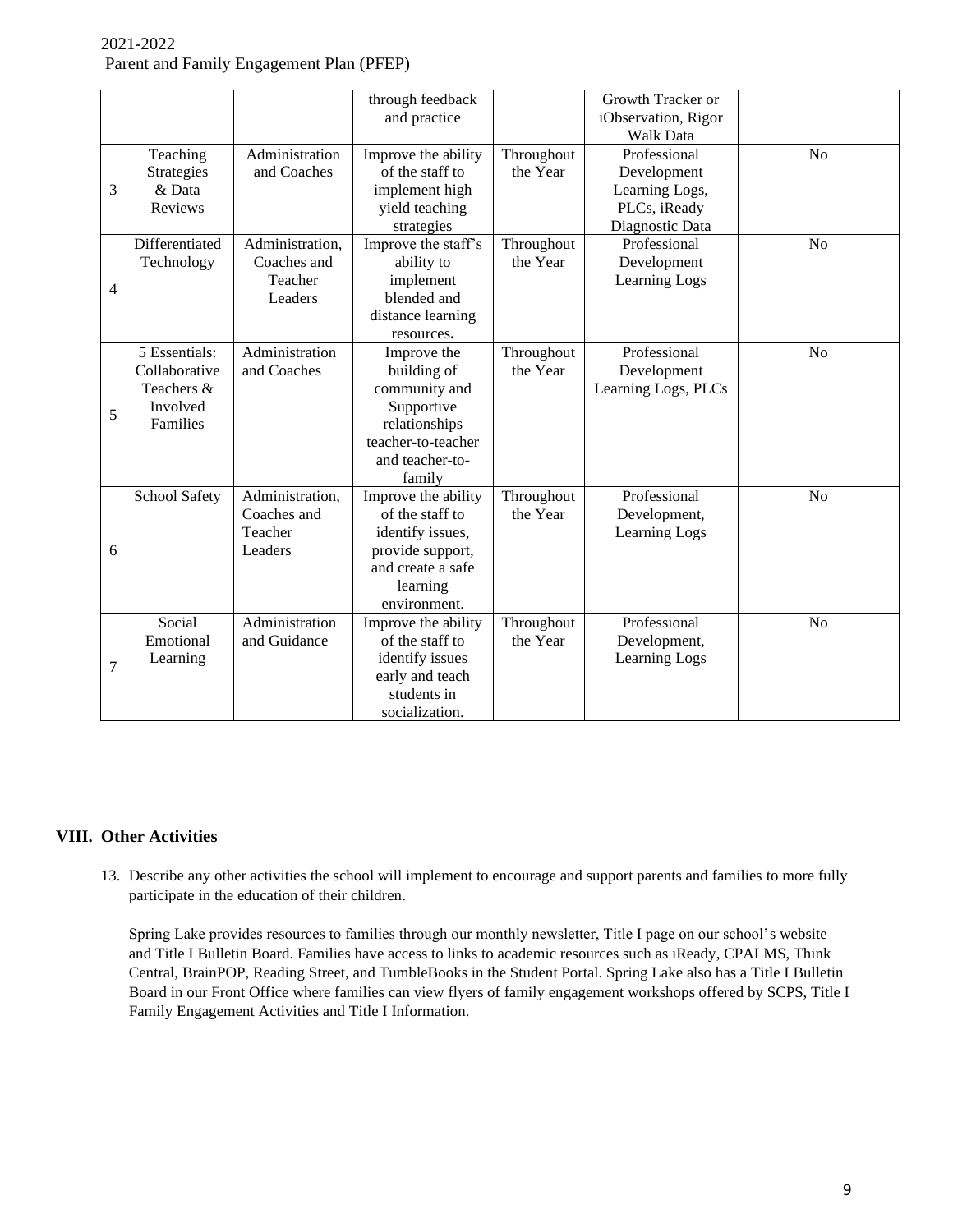#### **IX. Communication**

Describe how the school will provide parents and families of participating children the following:

14. Timely notification about the Title I programs:

Spring Lake's website, parent newsletters, and electronic marquee will be used to disseminate important information about resources or family events to parents. The Tuesday/Thursday take-home folder will also be used to disseminate information regarding Title I programs as parents are familiar with the Tuesday/Thursday folder and know to view the information in this folder when it arrives home.

15. Description and explanation of the curriculum at the school, the forms of academic assessment used to measure student progress, and the achievement levels students are expected to obtain:

Spring Lake hosts Open House, Curriculum Nights, FSA Night and Parent Conferences to communicate with parents about the forms of academic assessments used to measure student progress and the achievement levels students are expected to obtain. These avenues assist parents in understanding what is expected of their child academically in each grade level as well as engage families in activities that encourage and support them in participating in their children's education.

16. If requested by parents and families, opportunities for regular meetings to formulate suggestions and to participate, as appropriate, in decisions relating to the education of their child(ren):

Teachers schedule parent conferences in the fall and throughout the year, as needed, to discuss the curriculum and review student assessment data and related achievement levels. Parents may contact the teacher to request an additional parent-teacher conference by phone or in-person throughout the year.

17. If the schoolwide program plan/School Improvement Plan is not satisfactory to the parents and families of participating children, how the school will submit the parents and families' comments with the plan that will be made available to the local education agency:

Parents have the opportunity to provide feedback and input annually on the Snapshot Survey and in the SAC meetings. The Snapshot Survey results can be accessed by the District. Additionally, SAC minutes are submitted to the district monthly for Title I compliance.

#### **X. Accessibility**

18. Describe how the school will provide opportunities for full participation in parent and family engagement activities for all parents and families (including parents and families with limited English proficiency, disabilities, and migratory children). Include how the school plans to share information related to school, parent and family programs, meetings, school reports, and other activities in an understandable and uniform format, and to the extent practical, in a language parents and families can understand.

All mailings, Title I information and school documents will be made available to parents in English and can be translated into Spanish at Spring Lake. All mailings, Title I information and school documents can be translated into other languages upon parent request. Parent conferences or other parent meetings will be translated in Spanish upon request, and if needed, a county volunteer will be arranged to translate into other languages (including American Sign Language and Braille).

Flyers sent home to parents will have a phone number available to call if a parent/guardian needs special assistance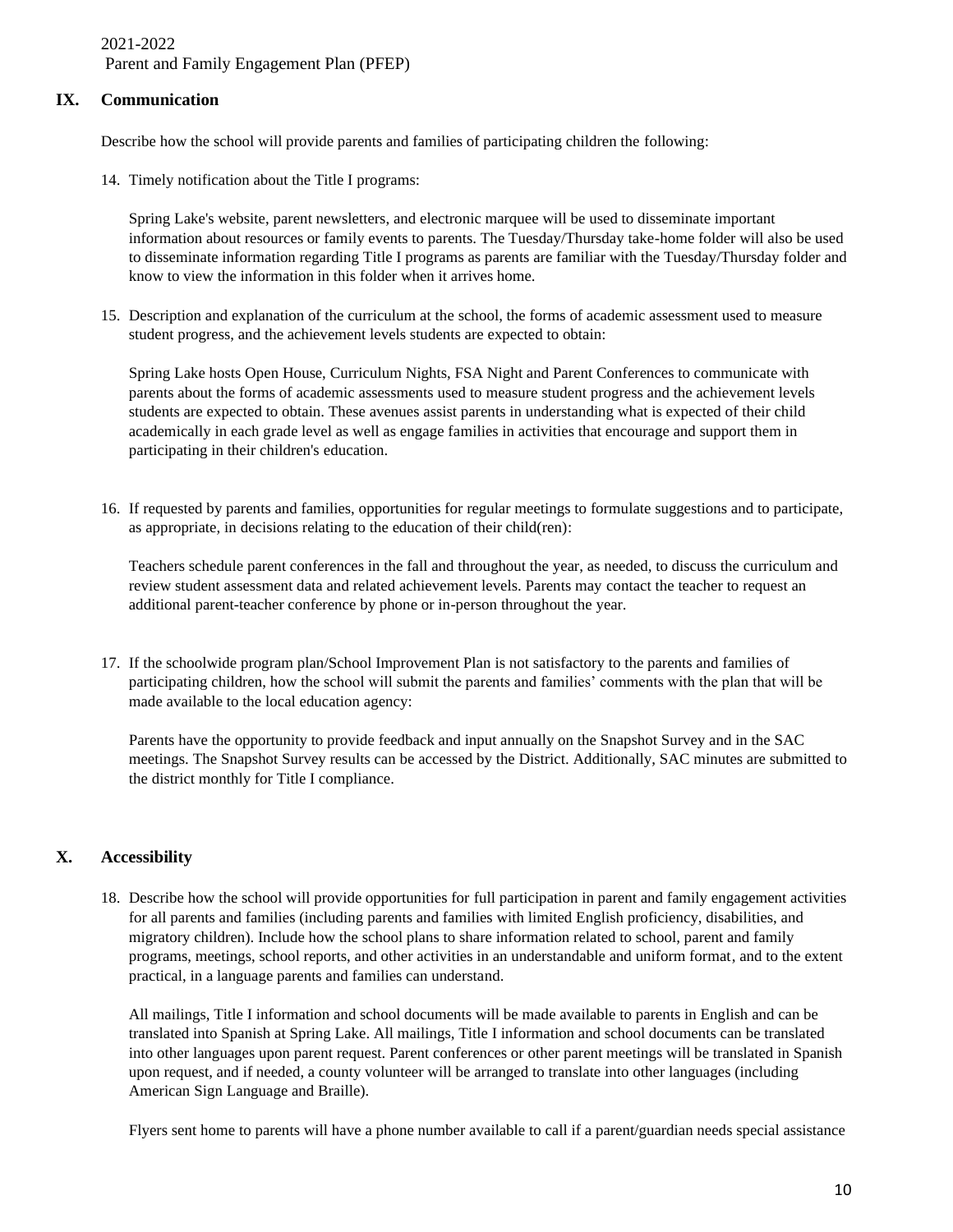to attend an event.

Information regarding family engagement events or important parent information will be disseminated in a variety of ways, including flyers, phone messages, labels in planners, emails, newsletters in English and Spanish, information written on school marquee, and pertinent information posted on school's website.

Information is always readily available in English and Spanish, and, for some important documents, in Creole. Guidance can arrange to have any documentation or information parents request translated into parents' native language. As for conferences or other parent meetings, bi-lingual staff members can translate into Spanish.

#### **XI. Discretionary Activities**

19. Discretionary School Level Parent and Family Engagement Plan Components: List all the activities that are required, but not paid for through Title I, Part A funding (for example, home visits, transportation for meetings, activities related to parent/family engagement, etc.)

|                | <b>Activity</b>  | <b>Description of</b><br><b>Strategy</b> | <b>Person</b><br><b>Responsible</b> | <b>Anticipated Impact</b><br>on Student<br><b>Achievement</b> | <b>Timeline</b> |
|----------------|------------------|------------------------------------------|-------------------------------------|---------------------------------------------------------------|-----------------|
|                | Parent/Teacher   | Teachers hold                            | Teachers                            | One Year's Growth in                                          | First 90        |
|                | Conferences      | conferences with all                     |                                     | One Year's Time                                               | days of         |
|                |                  | parents within the first 90              |                                     |                                                               | school and      |
|                |                  | days of school, when                     |                                     |                                                               | year long       |
|                |                  | there are concerns and                   |                                     |                                                               |                 |
|                |                  | when parents request.                    |                                     |                                                               |                 |
|                | Curriculum Night | Teachers meet with                       | <b>Teachers</b>                     | One Year's Growth in                                          | August          |
| $\overline{2}$ |                  | families at the beginning                |                                     | One Year's Time                                               | 2021            |
|                |                  | of the year to set                       |                                     |                                                               |                 |
|                |                  | expectations.                            |                                     |                                                               |                 |
|                | Dividend Brunch  | Interested community                     | School                              | One Year's Growth in                                          | August          |
|                |                  | members meet to learn                    | Administration                      | One Year's Time                                               | 2021            |
| 3              |                  | about opportunities to                   | Manager                             |                                                               | and year        |
|                |                  | assist Spring Lake                       |                                     |                                                               | long            |
|                |                  | Elementary students.                     |                                     |                                                               |                 |

#### **XII. Building Capacity Summary**

20. Provide a summary of activities provided during the previous school year that were designed to build the capacity of parents and families to help their children.

|                | <b>Content and Type of Activity</b> | Number of         | Number of           | <b>Demonstrated Impact</b> | <b>Data Source</b> |
|----------------|-------------------------------------|-------------------|---------------------|----------------------------|--------------------|
|                |                                     | <b>Activities</b> | <b>Participants</b> | on Student Achievement     | <b>Used</b>        |
|                |                                     |                   | 45                  | The percent of students    | iReady             |
|                | Title I Meeting                     |                   |                     | predicted to be proficient | <b>Diagnostics</b> |
|                |                                     |                   |                     | increased from 34% to      | 1-4 Data           |
|                |                                     |                   |                     | 57% in Reading and 19%     |                    |
|                |                                     |                   |                     | to 54% in Math             |                    |
|                |                                     |                   | 239                 | The percent of students    | iReady             |
| $\overline{2}$ | Curriculum Night                    |                   |                     | predicted to be proficient | Diagnostics        |
|                | (Grade level curriculum and         |                   |                     | increased from 34% to      | 1-4 Data           |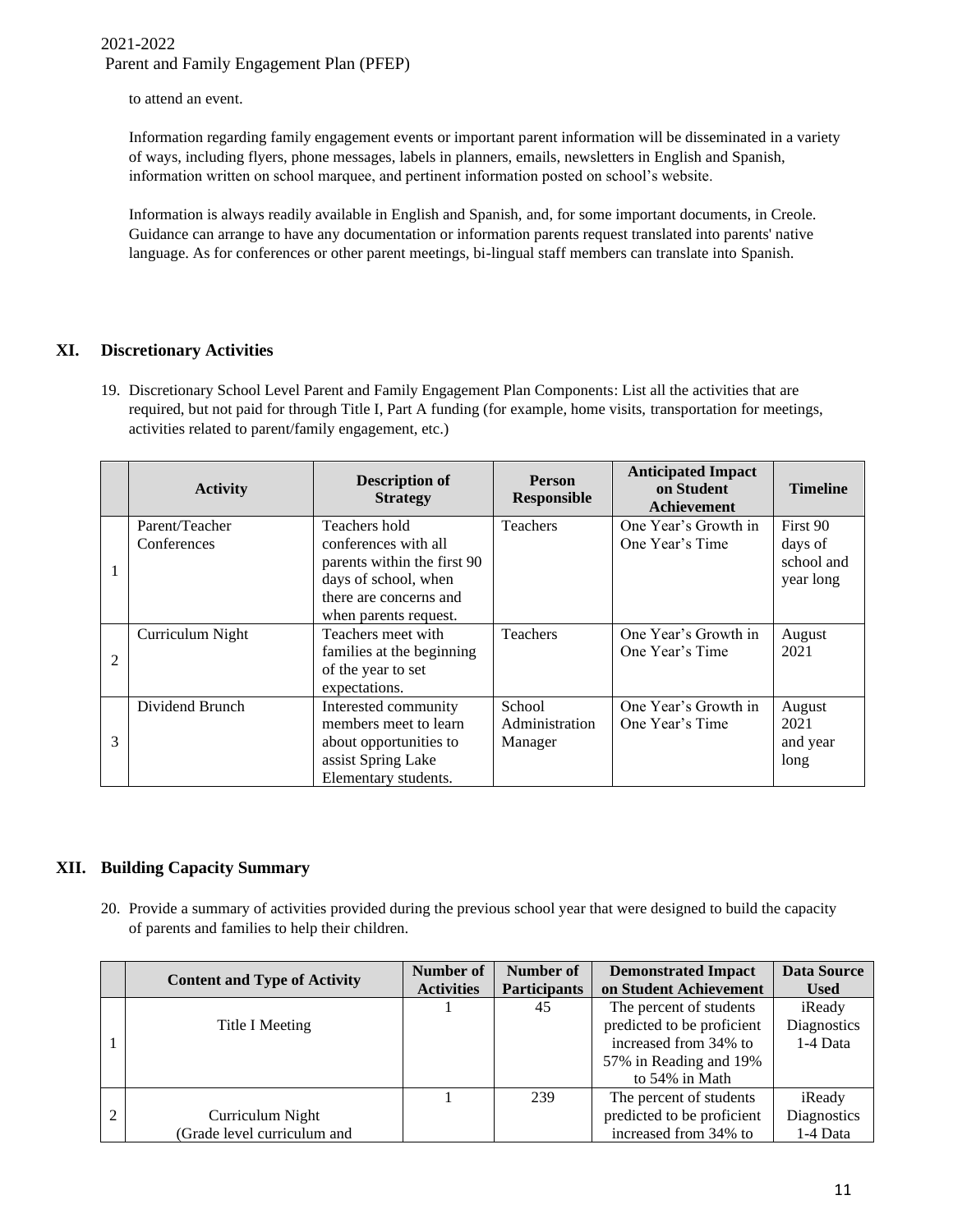|   | expectations)                    |   |     | 57% in Reading and 19%<br>to 54% in Math                                                                                   |                                   |
|---|----------------------------------|---|-----|----------------------------------------------------------------------------------------------------------------------------|-----------------------------------|
| 3 | The Reading & Writing Connection |   | 104 | The percent of students<br>predicted to be proficient<br>increased from 34% to<br>57% in Reading and 19%<br>to 54% in Math | iReady<br>Diagnostics<br>1-4 Data |
| 4 | Spotlight on Reading             | 1 | 67  | The percent of students<br>predicted to be proficient<br>increased from 34% to<br>57% in Reading and 19%<br>to 54% in Math | iReady<br>Diagnostics<br>1-4 Data |
| 5 | Family Math Night                |   | 66  | The percent of students<br>predicted to be proficient<br>increased from 34% to<br>57% in Reading and 19%<br>to 54% in Math | iReady<br>Diagnostics<br>1-4 Data |
| 6 | Family Science Night             |   | 83  | The percent of students<br>predicted to be proficient<br>increased from 34% to<br>57% in Reading and 19%<br>to 54% in Math | iReady<br>Diagnostics<br>1-4 Data |

#### **XIII. Staff Development Summary**

21. Provide a summary of the professional development activities provided by the school during the previous school year to educate staff on the value and utility of contributions of parents; how to reach out to, communicate with, and work with parents as equal partners; the implementation and coordination of parent and family programs; and how to build ties between parents, families, and the school.

|                | <b>Content and Type of Activity</b>  | Number of<br><b>Activities</b> | Number of<br><b>Participants</b> | <b>Demonstrated Impact</b><br>on Student<br>Achievement | <b>Data Source</b><br><b>Used</b> |
|----------------|--------------------------------------|--------------------------------|----------------------------------|---------------------------------------------------------|-----------------------------------|
|                | Progress Monitoring/Data             | 26                             | 32                               | Improve the ability of                                  | Progress                          |
|                | Analysis/Calculating Learning        |                                |                                  | teachers to collect, track                              | Monitoring/                       |
|                | Gains/Weekly Data Chats              |                                |                                  | and maintain ongoing                                    | Data Analysis/                    |
|                |                                      |                                |                                  | data analysis of student                                | Calculating                       |
|                |                                      |                                |                                  | work or assessments to                                  | Learning                          |
|                |                                      |                                |                                  | support student                                         | Gains                             |
|                |                                      |                                |                                  | interventions, core                                     |                                   |
|                |                                      |                                |                                  | instruction and                                         |                                   |
|                |                                      |                                |                                  | communicate to parents                                  |                                   |
|                |                                      |                                |                                  | their students'                                         |                                   |
|                |                                      |                                |                                  | performance.                                            |                                   |
|                | SCPS Bully Prevention Procedures and | 1                              | 73                               | Improve the ability of the                              | <b>SCPS Bully</b>                 |
|                | Policies                             |                                |                                  | staff to identify, provide                              | Prevention                        |
|                |                                      |                                |                                  | support to students and                                 | Procedures                        |
|                |                                      |                                |                                  | their families, create a                                | and Policies                      |
| $\overline{c}$ |                                      |                                |                                  | safe and learning                                       |                                   |
|                |                                      |                                |                                  | conducive classroom as                                  |                                   |
|                |                                      |                                |                                  | well as intervene and                                   |                                   |
|                |                                      |                                |                                  | refer bullying to                                       |                                   |
|                |                                      |                                |                                  | administration.                                         |                                   |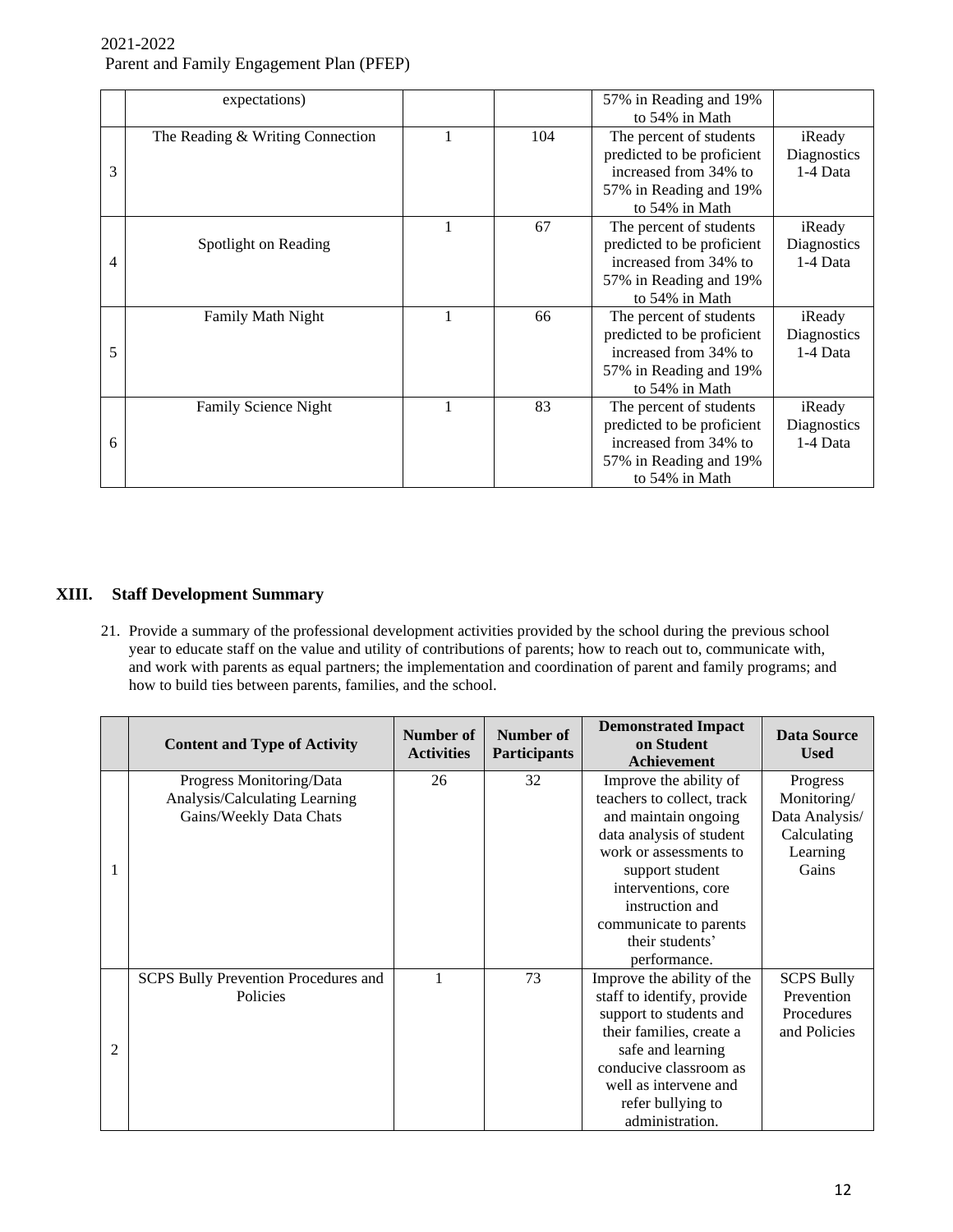|   | <b>LSI Training Rigorous Tasks</b>         | 6 | 50 | Improve the ability of the | Growth           |
|---|--------------------------------------------|---|----|----------------------------|------------------|
|   | <b>Supportive Teams</b>                    |   |    | teachers to teach with     | Tracker,         |
| 3 |                                            |   |    | rigor through research-    | <b>Standards</b> |
|   |                                            |   |    | based strategies and use   | Tracker,         |
|   |                                            |   |    | teaming structures to      | iObservation,    |
|   |                                            |   |    | enhance student learning.  | iReady           |
|   | Child Abuse Training                       | 1 | 72 | Improve the ability of     | Child Abuse      |
|   |                                            |   |    | staff to identify, provide | Training         |
| 4 |                                            |   |    | support to students and    |                  |
|   |                                            |   |    | families and report child  |                  |
|   |                                            |   |    | abuse.                     |                  |
|   | <b>Emergency Procedures/Active Shooter</b> | 1 | 71 | Improve the ability of     | Emergency        |
|   | Training                                   |   |    | staff to respond to        | Procedures/      |
| 5 |                                            |   |    | emergency situations in    | active Shooter   |
|   |                                            |   |    | an appropriate, safe, and  | Training, SRO    |
|   |                                            |   |    | timely manner based        |                  |
|   |                                            |   |    | upon district procedures.  |                  |
|   | Positive Behavior Support (PBS)            | 4 | 68 | Improve the ability of     | EdInsight        |
|   |                                            |   |    | staff to implement PBS     | Data, School     |
|   |                                            |   |    | strategies in the          | Discipline       |
|   |                                            |   |    | classroom/school as well   | Data, PD Logs    |
| 6 |                                            |   |    | as improve                 |                  |
|   |                                            |   |    | communication with         |                  |
|   |                                            |   |    | parents about students'    |                  |
|   |                                            |   |    | behavior, expectations,    |                  |
|   |                                            |   |    | interventions and how to   |                  |
|   |                                            |   |    | use PBS in the home.       |                  |

#### **XIV. Barriers**

22. Describe the barriers that hindered participation by parents and families during the previous school year in parent and family engagement activities. Include the steps the school will take during the upcoming school year to overcome the barriers (with particular attention to parents and families who are economically disadvantaged, are disabled, have limited English proficiency, have limited literacy, or are of any racial or ethnic minority background). \*Consider utilizing input from your FACTS family representatives, SAC, or PTA.

| <b>Barrier</b><br>(including the specific subgroup)                                                                                  | <b>Steps the School will take to Overcome</b>                                        |
|--------------------------------------------------------------------------------------------------------------------------------------|--------------------------------------------------------------------------------------|
| People unable to come to campus and/or<br>uncomfortable with coming on campus due to COVID<br>concerns (even for drive-thru pick up) | Remove the need to pick up materials from campus for<br>family engagement activities |
| Access to technology                                                                                                                 | Computers and hotspots available for family use                                      |
| Comfort and knowledge of use of systems needed for<br>accessing technology and using programs                                        | Tutorials for parents and "how to" step guides                                       |